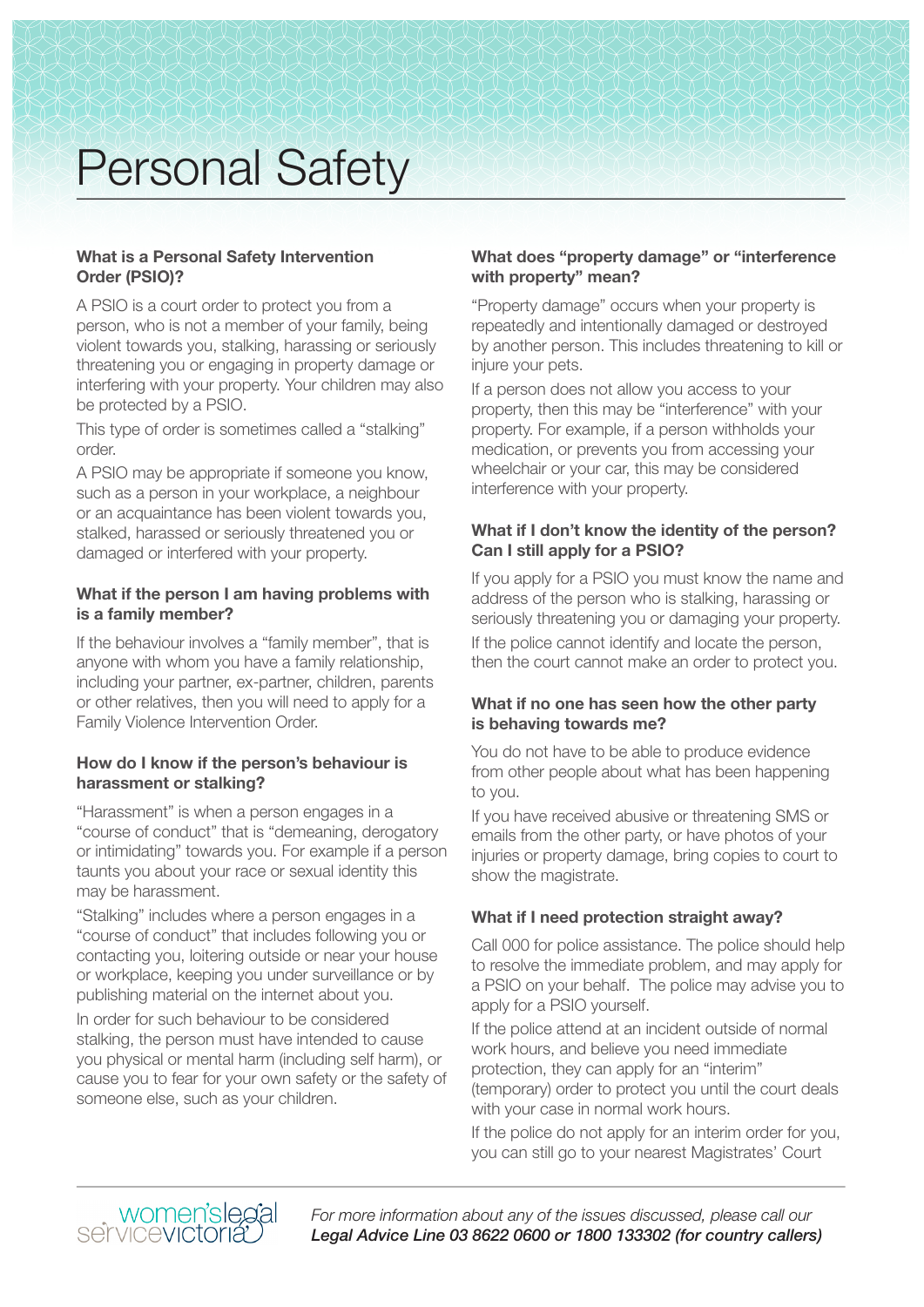to apply for a PSIO to give you protection from the other party (see below).

### **How do I apply for a PSIO?**

Telephone your nearest Magistrates' Court, and tell them that you need to apply for a PSIO. Your local Magistrates' Court may require you to make an appointment or they may tell you that you can just come in straight away.

When you go to the Magistrates' Court, you will be given an application form to complete. You will be asked to provide information about why you want to take out a PSIO. You will need to explain what has happened so far and why you are fearful.

You will then have an interview with a registrar of the Magistrates' Court – this is someone who works at the court and assists the magistrates. The registrar may go through the details of your application with you. Once you sign your application it is a "sworn" application.

You are known as the "Applicant" in the court proceedings. You may also be referred to as the "Protected Person" (PP) or an "Affected Person" (AP). The other person who you are seeking protection from is known as the "Respondent".

### **What happens after I apply for a PSIO?**

When your application is complete, if you think that you need immediate protection, you can ask the registrar for an "interim" PSIO. If you ask for an interim order, you will be required to go into court.

The magistrate will ask you questions in court about your application. You will be asked to give sworn evidence to the magistrate about what has been going on. If you have any other evidence to support your application, you can give this to the magistrate. The magistrate may make an interim order if he or she believes that you need immediate protection. It is important to know that if the magistrate has made an interim PSIO, it will only come into effect once it has been "served" on the other party. This means your application and the interim order has been given to the other party by the police.

Before it has been served, it does not provide you with protection.

Once your application has been made, you will be given a first court hearing date. This is known as a "mention date" or a "mention hearing". The other party will be notified of the mention hearing when they are served.

You need to attend court for the mention hearing. The first time you come back to court (after you have made your application) is usually a preliminary hearing. This means that the magistrate will read through your application and ask you and the other party some questions.

### **What will happen on the first hearing date?**

There are different orders that the magistrate can make on the first hearing date.

The magistrate may ask you and the other party to attend mediation or to attend a "mediation assessment" to determine whether your case is suitable for mediation. Your lawyer may also refer you to a mediation assessment.

Alternatively, the magistrate may ask the other party if he or she agrees to a PSIO. If the other party does agree, then the magistrate can make an order on that day.

If the other party does not agree, and wants to dispute your application and make arguments against your application, a hearing (also known as a "contest" or "contested hearing") will be arranged by the court for a later date. If your application is to be heard on a later date, you can ask the magistrate to extend your interim order so that you are protected until your case is finally heard at a "contested hearing".

### **Does the other party need to know about my application?**

Yes.

When you make an application to court for a PSIO, the other party has to be served with a copy of your application. They have to know what you are saying about their behaviour and the reasons why you need protection.

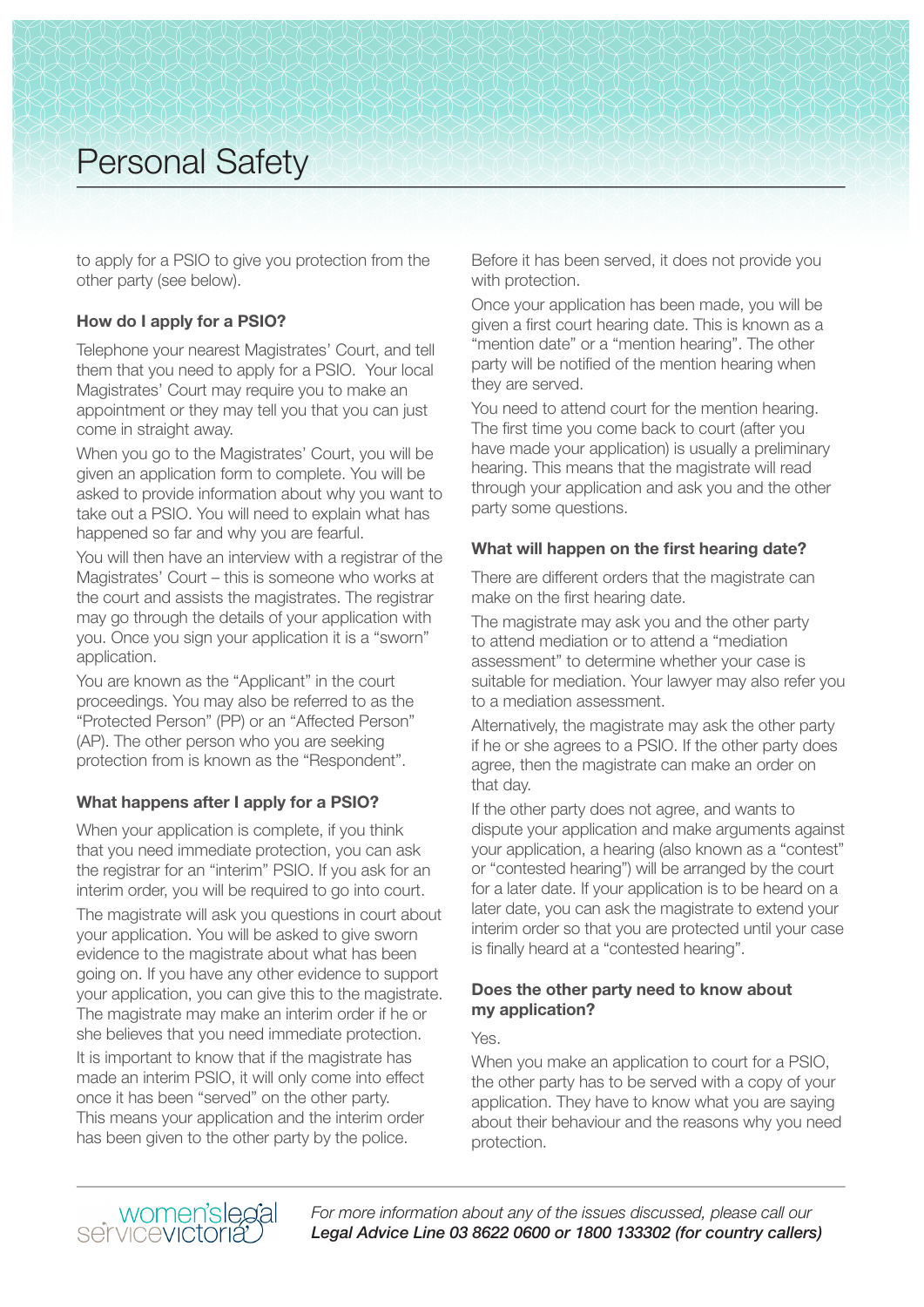If you are worried about the other party's reaction to being served with your application, you should ask the magistrate to make an interim order when you apply for the PSIO. The interim order will then be in force at the time the other party receives a copy of your application.

### **Is the other party going to be at court?**

If the other party has been served with a copy of your application, then they should attend court on the mention hearing.

If the other party has not been served with your application by the date of the mention hearing, they may not know that they are supposed to attend court. In this case, the hearing may have to be "adjourned", that means it may be listed for another mention hearing in the future.

### **What if I do not feel safe going to court when I know the other party will be there too?**

Tell the court beforehand if you do not feel safe when you attend court. They can arrange for you to wait in a separate area from the other party.

The court may also be able to organise court security to be in the court room with you. In some courts, you may be able to give evidence by video link so that you do not have to be in the court room with the other party. This needs to be arranged in advance.

# **Do I need a lawyer when I go to court?**

You do not have to have a lawyer to represent you on the first court date after you have made your application. At many courts there are duty lawyers available who can give you free legal advice at court. The duty lawyer may also be able to talk to the other party about your application, and assist you in court. When you attend court you may wish to ask the court staff if there is a duty lawyer who you can see.

If you have to go back to court at a later date for a "contested hearing", you should arrange for a lawyer to represent you at the "contested hearing". You may be able to apply to Victoria Legal Aid for a lawyer to represent you, or you may want to consult a private lawyer if you are able to pay for their services.

### **Can I have an interpreter at court?**

Yes.

Call the court in advance if you need an interpreter to assist you with your application for a PSIO. You should also tell the court registrar that you would like an interpreter for your court hearing.

### **The police have applied for a PSIO for me. Do I have to have one?**

If the police came to assist you during or after an incident, they may apply for a PSIO on your behalf. If they do, it is because they believe that you need protection from the other party. It is then a police application and not your own application.

When the police have made an application for a PSIO, it is likely that the magistrate will make an order for your protection. You may be able to have only limited conditions in your order, which enable you to continue to have contact with the other party. You should obtain legal advice about the conditions included in your order.

### **Will the other party get a criminal record if I apply for a PSIO?**

No.

A PSIO is a civil order and the other party does not get a criminal record if a PSIO is made against them.

However, if the other party breaches a PSIO, that is a criminal offence. They may be arrested and charged for the breach. The maximum penalty for breaching a PSIO is up to two years jail and/or a fine of up to \$30,535.00.

### **How long does the PSIO last?**

The magistrate will decide how long your PSIO should last. PSIOs commonly last 12 months but the magistrate may make it for a longer period if they think you need it.

If your PSIO is about to end, and the other party's abusive or threatening behaviour is continuing, you can go back to the Magistrates' Court, and ask for your order to be extended. You will have to tell (give